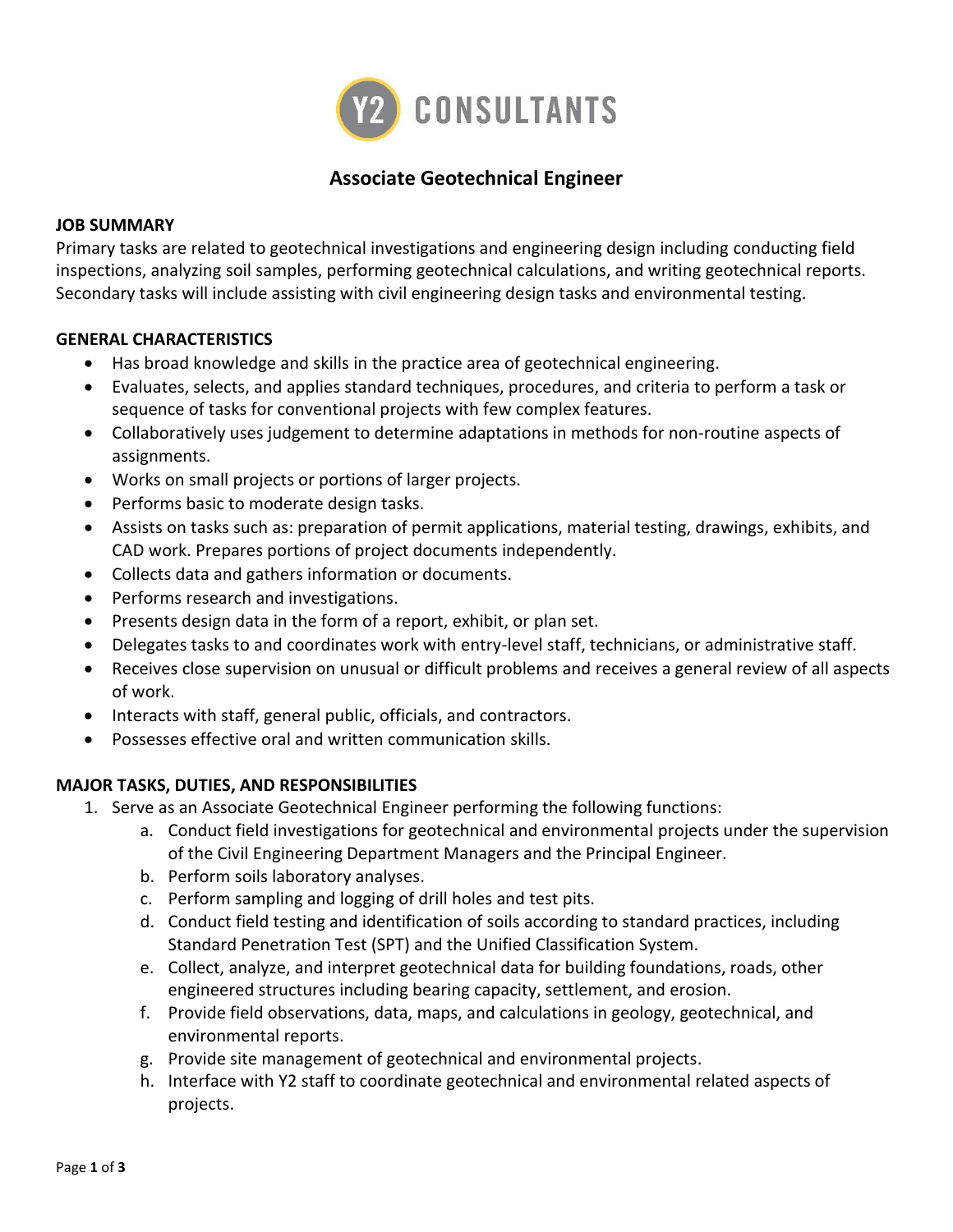- 2. Work with Y2 team members, project team members, interface between team members and Y2 management
	- a. Maintain a positive working relationship with team members.
	- b. Collaborate with Y2 management and other teams to prioritize projects, workloads, and needs.
	- c. Engage in appropriate professional development to enhance performance and to gain or maintain certifications.
- 3. Service to the company, community, and profession
	- a. Engage in appropriate behavior and/or conduct that is consistent with continued growth of Y2.
	- b. Work within team to resolve internal conflicts and avoid escalation of issues.
	- c. Take an active role as a project engineer and/or manager that allows the owners and supervisors to focus more on project management, staff, and corporate management.
	- d. Participate in marketing efforts for Y2 Consultants.
	- e. Take an active role in community and regional organizations to positively represent Y2.
	- f. Contribute to professional organizations.

### **SECONDARY DUTIES**

- 1. Assist with the following civil engineering and environmental testing tasks:
	- a. Prepare design drawings and visual aids in AutoCAD Civil 3D for design and/or construction.
	- b. Perform standard computations or analysis consistent with Y2 standards and the requirements of the appropriate permitting agency/agencies.
	- c. Collect data and gather information and/or documents from clients, agencies, site visits, etc.
	- d. Monitor construction, operation, and maintenance of utility systems and site work.
	- e. Continually develop and refine knowledge and skills relevant to civil and/or environmental engineering.
	- f. Apply standard techniques, procedures, and criteria to perform assigned tasks.
	- g. Perform design tasks using engineering judgement and the application of standard methods.
	- h. Prepare and submit reports and permit applications.

### **PHYSICAL REQUIREMENTS:**

The ideal candidate must be able to complete all physical requirements of the job with or without a reasonable accommodation.

- Must be able to drive and/or hike to job sites.
- Must be able to remain in a sitting or standing stationary position 50% of the time.
- Must be able to safety lift and carry or otherwise move 50 pounds regularly including while traversing irregular, steep terrain and changing elevations including mountainous areas.
- Must be able to consistently work in various outdoor weather conditions such as snow, cold, hot windy type environments.
- Must be able to ascend and descend ladders, scaffolds, stairs and work in confined spaces and in proximity to loud equipment.
- Must be able to position oneself to work in confined spaces such as trenches, pits, manholes, attics, and tunnels.
- Must be able to safely climb ladders while carrying up to 50 lbs.
- Must be able to wear personal protective gear most of the day.
- Must be able to work alone at times.

### **BENEFITS**

This position is a full-time, benefited position. Benefits include medical, vision, and dental insurance; 401(k) plan; paid time off; life insurance; and short-and long-term disability insurance. Salary commensurate with